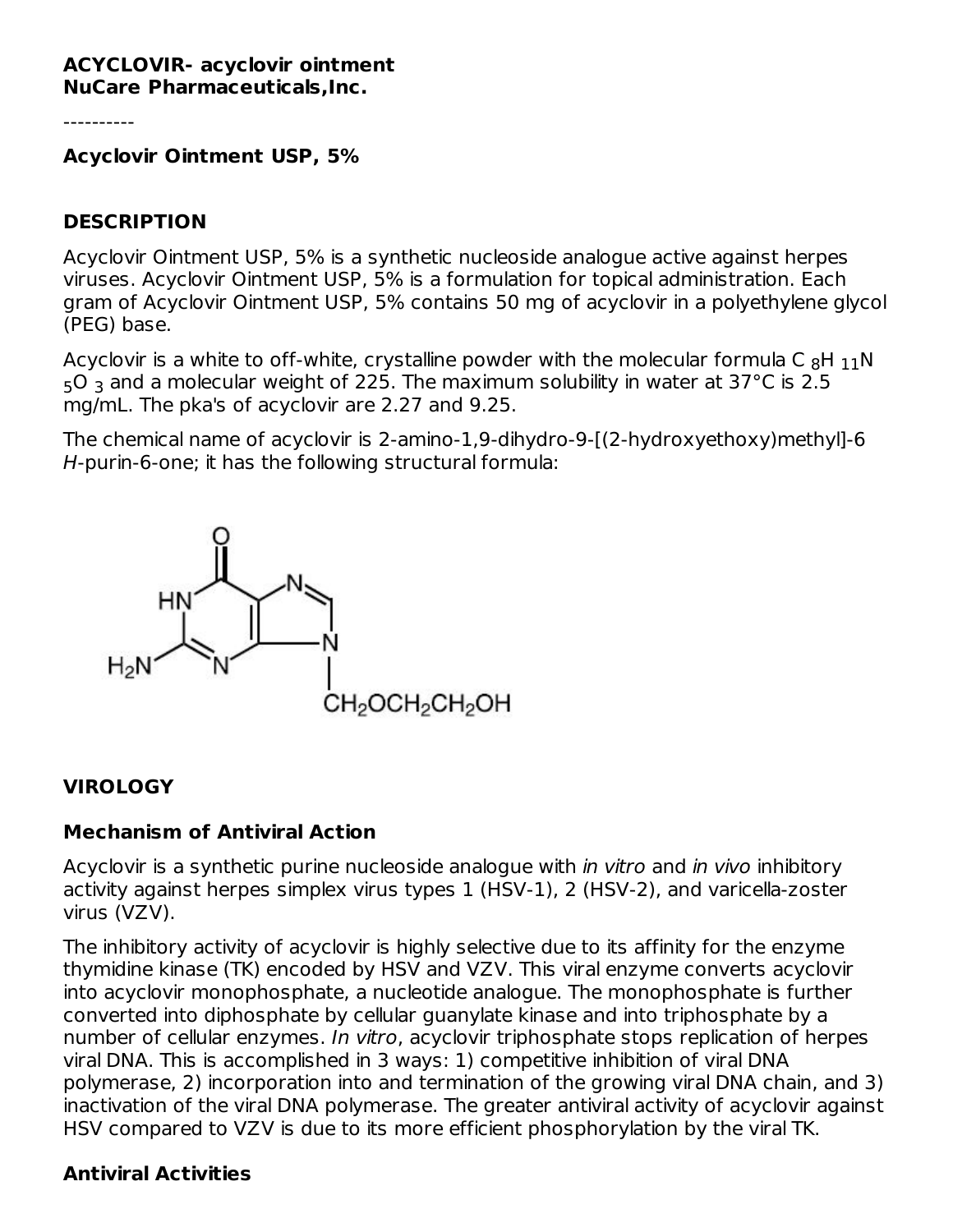The quantitative relationship between the *in vitro* susceptibility of herpes viruses to antivirals and the clinical response to therapy has not been established in humans, and virus sensitivity testing has not been standardized. Sensitivity testing results, expressed as the concentration of drug required to inhibit by 50% the growth of virus in cell culture (IC  $_{50}$ ), vary greatly depending upon a number of factors. Using plaque-reduction assays, the IC  $_{50}$  against herpes simplex virus isolates ranges from 0.02 to  $13.5\,$ mcg/mL for HSV-1 and from 0.01 to 9.9 mcg/mL for HSV-2. The IC  $_{50}$  for acyclovir against most laboratory strains and clinical isolates of VZV ranges from 0.12 to 10.8 mcg/mL. Acyclovir also demonstrates activity against the Oka vaccine strain of VZV with a mean IC  $_{50}$  of 1.35 mcg/mL.

# **Drug Resistance**

Resistance of HSV and VZV to acyclovir can result from qualitative or quantitative changes in the viral TK and/or DNA polymerase. Clinical isolates of HSV and VZV with reduced susceptibility to acyclovir have been recovered from immunocompromised patients, especially with advanced HIV infection. While most of the acyclovir-resistant mutants isolated thus far from immunocompromised patients have been found to be TK-deficient mutants, other mutants involving the viral TK gene (TK partial and TK altered) and DNA polymerase have been isolated. TK-negative mutants may cause severe disease in infants and immunocompromised adults. The possibility of viral resistance to acyclovir should be considered in patients who show poor clinical response during therapy.

# **CLINICAL PHARMACOLOGY**

Two clinical pharmacology studies were performed with Acyclovir Ointment 5% in immunocompromised adults at risk of developing mucocutaneous Herpes simplex virus infections or with localized varicella-zoster infections. These studies were designed to evaluate the dermal tolerance, systemic toxicity, and percutaneous absorption of acyclovir.

In 1 of these studies, which included 16 inpatients, the complete ointment or its vehicle were randomly administered in a dose of 1-cm strips (25 mg acyclovir) 4 times a day for 7 days to an intact skin surface area of 4.5 square inches. No local intolerance, systemic toxicity, or contact dermatitis were observed. In addition, no drug was detected in blood and urine by radioimmunoassay (sensitivity, 0.01 mcg/mL).

The other study included 11 patients with localized varicella-zoster infections. In this uncontrolled study, acyclovir was detected in the blood of 9 patients and in the urine of all patients tested. Acyclovir levels in plasma ranged from < 0.01 to 0.28 mcg/mL in 8 patients with normal renal function, and from < 0.01 to 0.78 mcg/mL in 1 patient with impaired renal function. Acyclovir excreted in the urine ranged from < 0.02% to 9.4% of the daily dose. Therefore, systemic absorption of acyclovir after topical application is minimal.

# **CLINICAL TRIALS**

In clinical trials of initial genital herpes infections, Acyclovir Ointment 5% has shown a decrease in healing time and, in some cases, a decrease in duration of viral shedding and duration of pain. In studies in immunocompromised patients mainly with herpes labialis,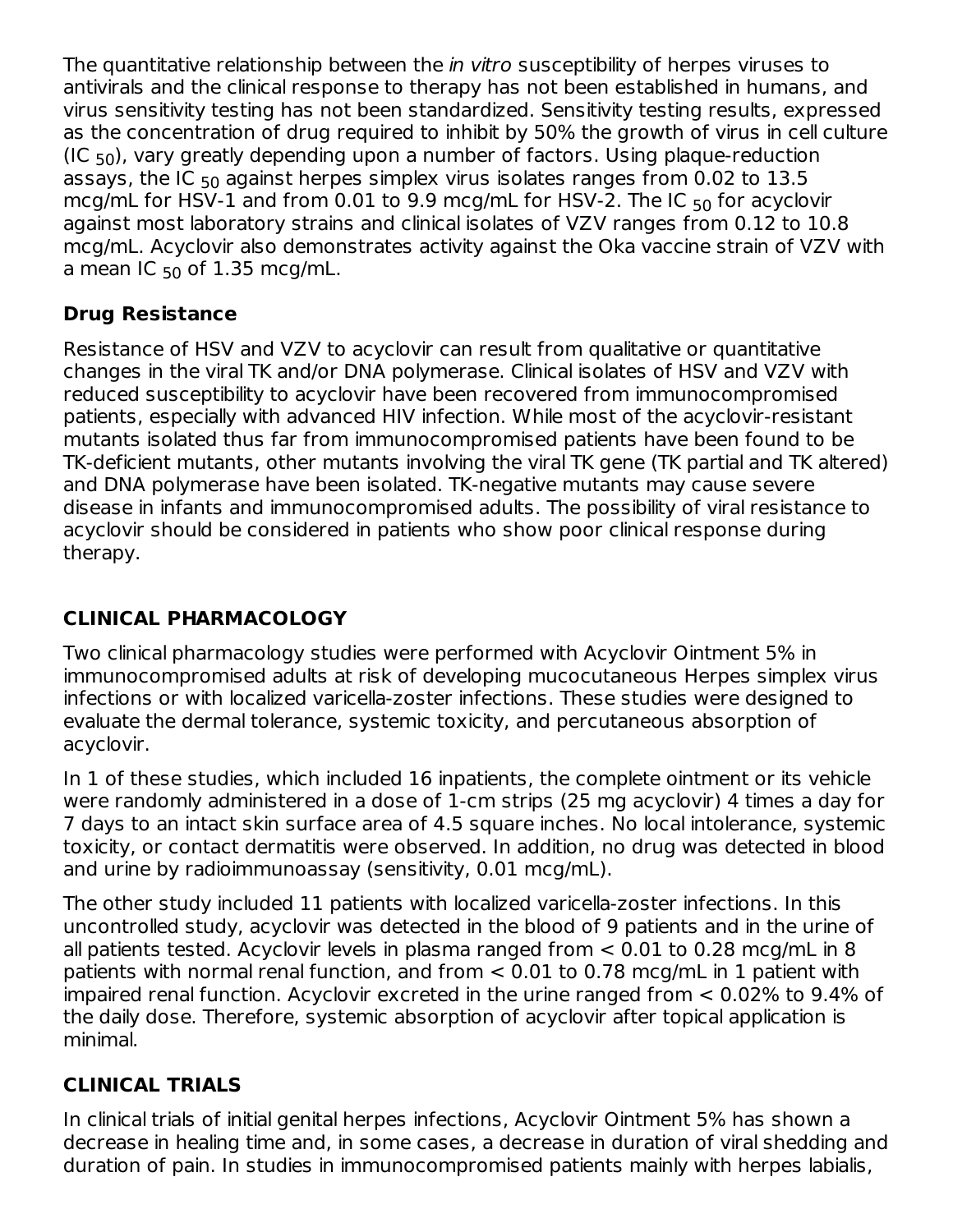there was a decrease in duration of viral shedding and a slight decrease in duration of pain.

In studies of recurrent genital herpes and of herpes labialis in nonimmunocompromised patients, there was no evidence of clinical benefit; there was some decrease in duration of viral shedding.

### **INDICATIONS AND USAGE**

Acyclovir Ointment 5% is indicated in the management of initial genital herpes and in limited non-life-threatening mucocutaneous Herpes simplex virus infections in immunocompromised patients.

## **CONTRAINDICATIONS**

Acyclovir Ointment 5% is contraindicated in patients who develop hypersensitivity to the components of the formulation.

#### **WARNINGS**

Acyclovir Ointment 5% is intended for cutaneous use only and should not be used in the eye.

### **PRECAUTIONS**

#### **General**

The recommended dosage, frequency of applications, and length of treatment should not be exceeded (see DOSAGE AND ADMINISTRATION). There are no data to support the use of Acyclovir Ointment 5% to prevent transmission of infection to other persons or prevent recurrent infections when applied in the absence of signs and symptoms. Acyclovir Ointment 5% should not be used for the prevention of recurrent HSV infections. Although clinically significant viral resistance associated with the use of Acyclovir Ointment 5% has not been observed, this possibility exists.

### **Drug Interactions**

Clinical experience has identified no interactions resulting from topical or systemic administration of other drugs concomitantly with Acyclovir Ointment 5%.

### **Carcinogenesis, Mutagenesis, Impairment of Fertility**

Systemic exposure following topical administration of acyclovir is minimal. Dermal carcinogenicity studies were not conducted. Results from the studies of carcinogenesis, mutagenesis, and fertility are not included in the full prescribing information for Acyclovir Ointment 5% due to the minimal exposures of acyclovir that result from dermal application. Information on these studies is available in the full prescribing information for Acyclovir Capsules, Tablets, and Suspension and Acyclovir for Injection.

### **Pregnancy**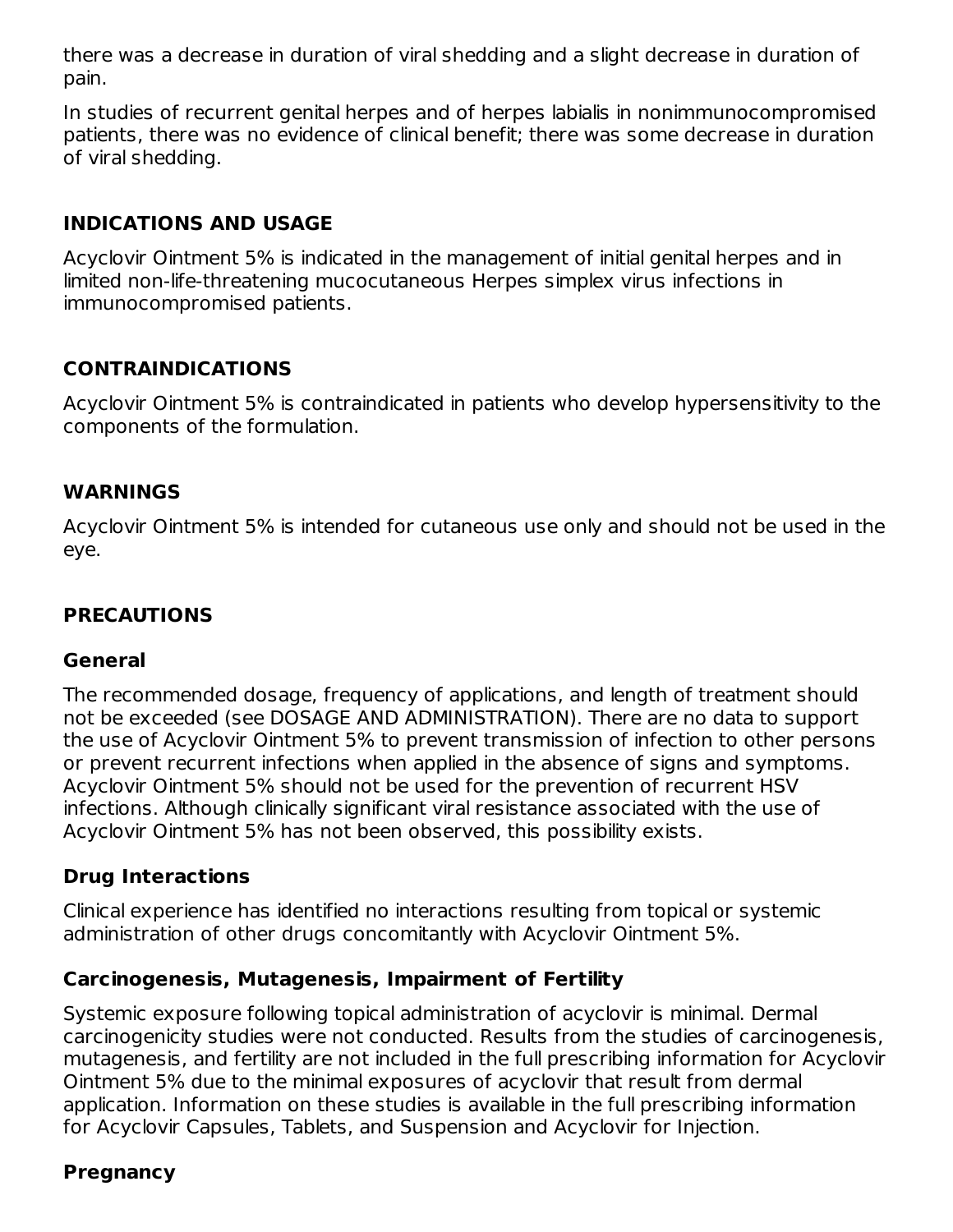### Teratogenic Effects

# Pregnancy Category B

Acyclovir was not teratogenic in the mouse, rabbit, or rat at exposures greatly in excess of human exposure. There are no adequate and well-controlled studies of systemic acyclovir in pregnant women. A prospective epidemiologic registry of acyclovir use during pregnancy was established in 1984 and completed in April 1999. There were 749 pregnancies followed in women exposed to systemic acyclovir during the first trimester of pregnancy resulting in 756 outcomes. The occurrence rate of birth defects approximates that found in the general population. However, the small size of the registry is insufficient to evaluate the risk for less common defects or to permit reliable or definitive conclusions regarding the safety of acyclovir in pregnant women and their developing fetuses. Systemic acyclovir should be used during pregnancy only if the potential benefit justifies the potential risk to the fetus.

### **Nursing Mothers**

It is not known whether topically applied acyclovir is excreted in breast milk. Systemic exposure following topical administration is minimal. After oral administration of Acyclovir, acyclovir concentrations have been documented in breast milk in 2 women and ranged from 0.6 to 4.1 times the corresponding plasma levels. These concentrations would potentially expose the nursing infant to a dose of acyclovir up to 0.3 mg/kg per day. Nursing mothers who have active herpetic lesions near or on the breast should avoid nursing.

### **Geriatric Use**

Clinical studies of Acyclovir Ointment did not include sufficient numbers of subjects aged 65 and over to determine whether they respond differently from younger subjects. Other reported clinical experience has not identified differences in responses between the elderly and younger patients. Systemic absorption of acyclovir after topical administration is minimal (see CLINICAL PHARMACOLOGY).

### **Pediatric Use**

Safety and effectiveness in pediatric patients have not been established.

# **ADVERSE REACTIONS**

In the controlled clinical trials, mild pain (including transient burning and stinging) was reported by about 30% of patients in both the active and placebo arms; treatment was discontinued in 2 of these patients. Local pruritus occurred in 4% of these patients. In all studies, there was no significant difference between the drug and placebo group in the rate or type of reported adverse reactions nor were there any differences in abnormal clinical laboratory findings.

### **Observed During Clinical Practice**

Based on clinical practice experience in patients treated with Acyclovir Ointment in the US, spontaneously reported adverse events are uncommon. Data are insufficient to support an estimate of their incidence or to establish causation. These events may also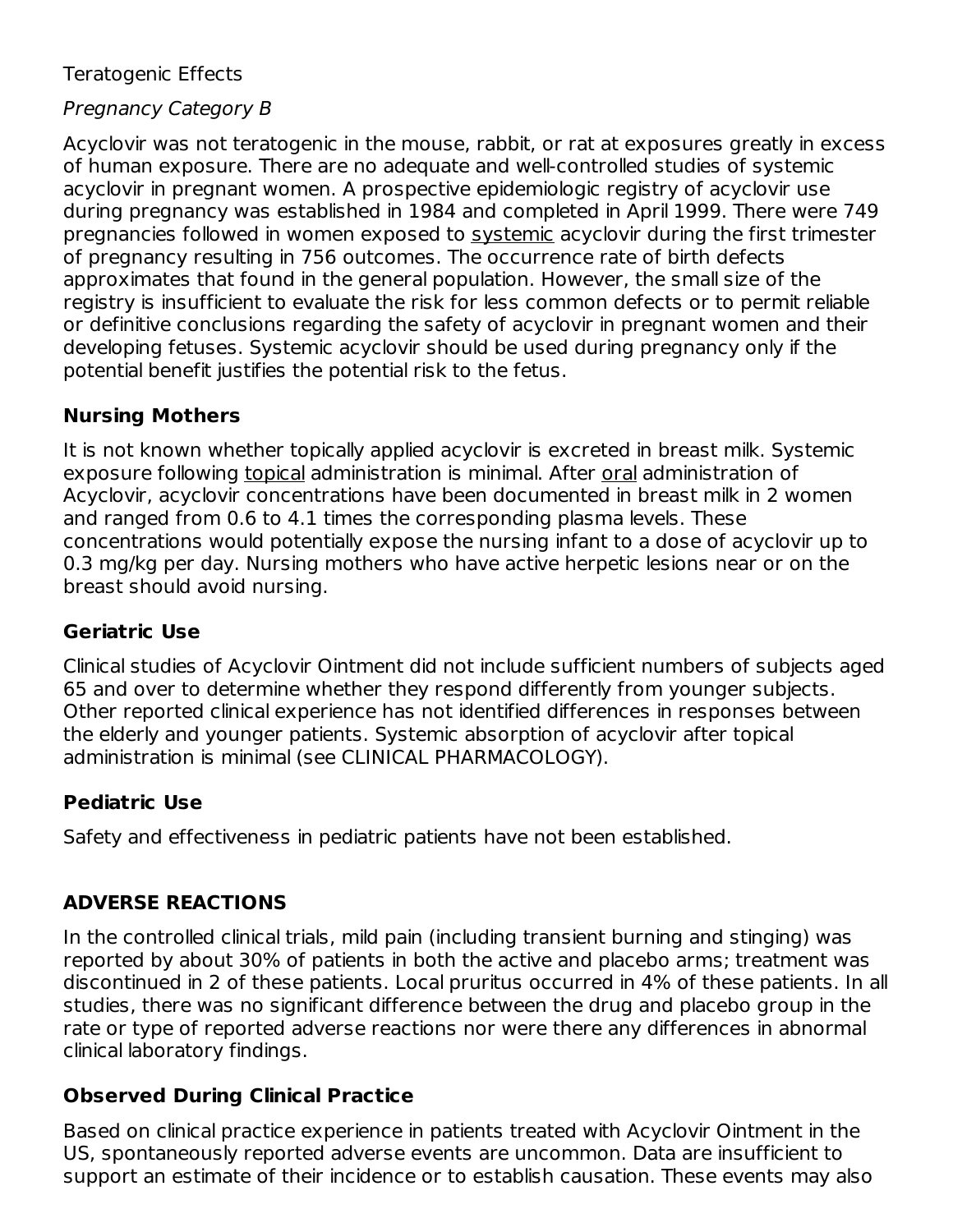occur as part of the underlying disease process. Voluntary reports of adverse events that have been received since market introduction include:

## **General**

Edema and/or pain at the application site.

# **Skin**

Pruritus, rash.

# **OVERDOSAGE**

Overdosage by topical application of Acyclovir Ointment 5% is unlikely because of limited transcutaneous absorption (see CLINICAL PHARMACOLOGY).

# **DOSAGE AND ADMINISTRATION**

Apply sufficient quantity to adequately cover all lesions every 3 hours, 6 times per day for 7 days. The dose size per application will vary depending upon the total lesion area but should approximate a one-half inch ribbon of ointment per 4 square inches of surface area. A finger cot or rubber glove should be used when applying Acyclovir Ointment to prevent autoinoculation of other body sites and transmission of infection to other persons. **Therapy should be initiated as early as possible following onset of signs and symptoms.**

### **HOW SUPPLIED**

Each gram of Acyclovir Ointment USP, 5% contains 50 mg acyclovir in a polyethylene glycol base.

Acyclovir Ointment USP, 5% is supplied in 15 gram and 30 gram tubes.

NDC 68071-2488-3 in tube of 30 gm

# **Storage**

Store at  $15^{\circ}$  to 25 $^{\circ}$ C (59 $^{\circ}$  to 77 $^{\circ}$ F) in a dry place.

**Keep this and all medications out of the reach of children.**

**Call your doctor for medical advice about side effects. You may report side effects to Viona Pharmaceuticals Inc. at 1-888-304-5011 or FDA at 1-800- FDA-1088.**

### **Manufactured by:**

Cadila Healthcare Ltd.

Ahmedabad, India

**Distributed by:**

# **Viona Pharmaceuticals Inc.**

Cranford, NJ 07016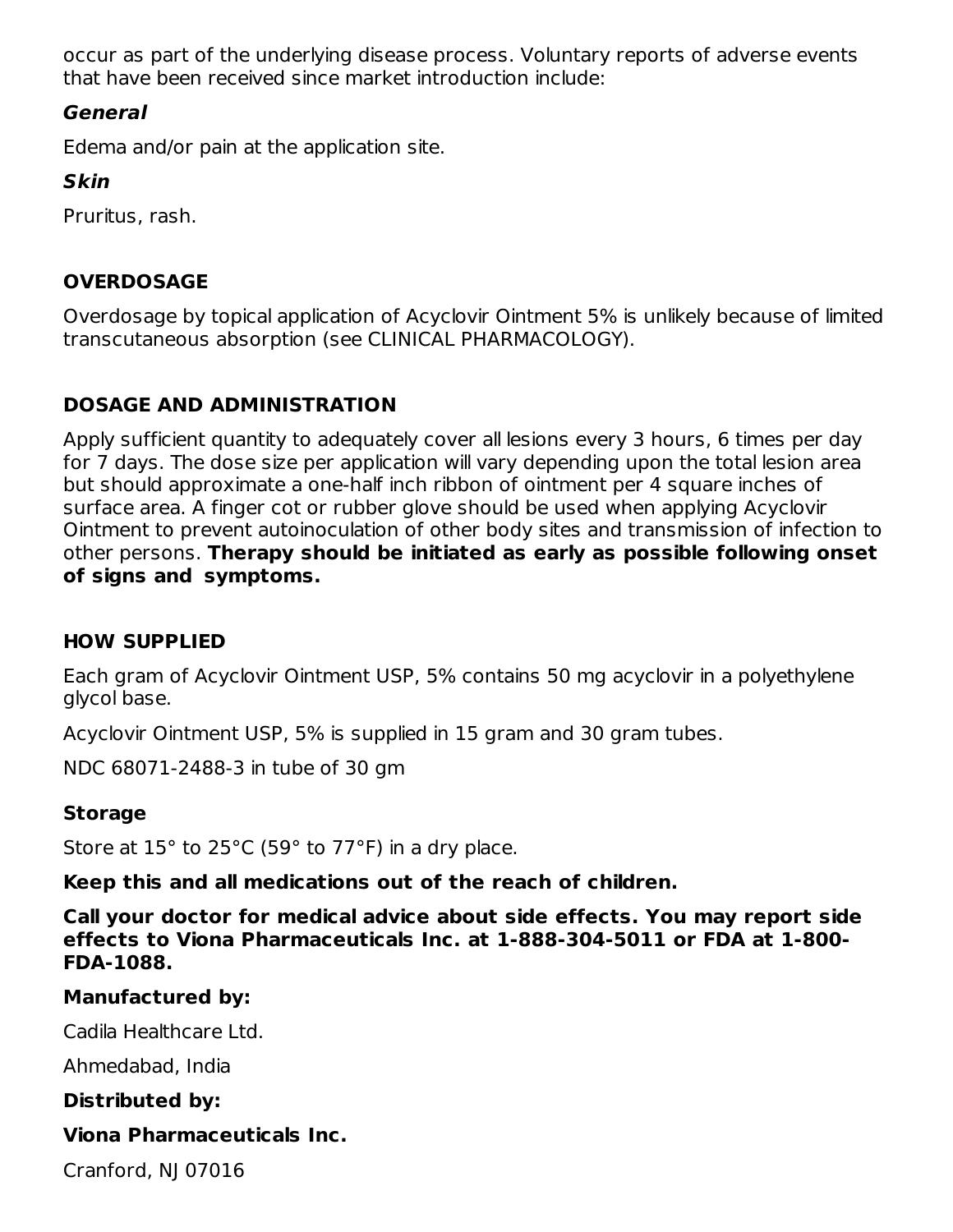#### Rev.: 11/19



| <b>Product Characteristics</b> |
|--------------------------------|
|                                |

| Color            |                  | white (OPAQUE WHITE TO OFF-WHITE) |                                | <b>Score</b>        |                              |  |
|------------------|------------------|-----------------------------------|--------------------------------|---------------------|------------------------------|--|
| <b>Shape</b>     |                  |                                   |                                | <b>Size</b>         |                              |  |
| <b>Flavor</b>    |                  |                                   |                                | <b>Imprint Code</b> |                              |  |
| <b>Contains</b>  |                  |                                   |                                |                     |                              |  |
|                  |                  |                                   |                                |                     |                              |  |
|                  |                  |                                   |                                |                     |                              |  |
| <b>Packaging</b> |                  |                                   |                                |                     |                              |  |
| #                | <b>Item Code</b> | <b>Package Description</b>        | <b>Marketing Start</b><br>Date |                     | <b>Marketing End</b><br>Date |  |